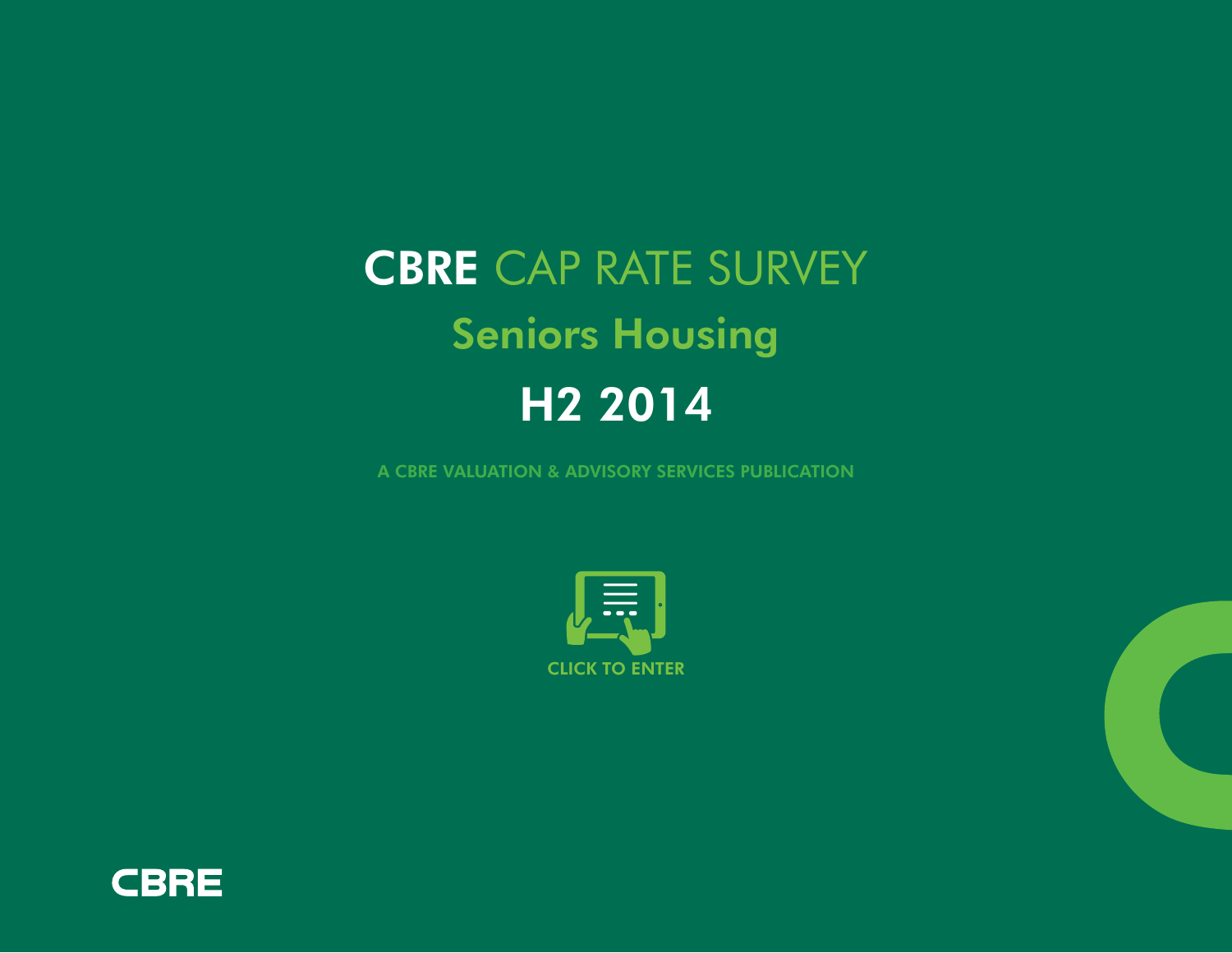## H2 2014 SENIORS HOUSING SURVEY RESULTS

The H2 2014 CBRE Seniors Housing Investor Survey was sent to the most influential seniors housing investors, developers, and brokers throughout the United States. In developing the survey, our main objective was to identify key trends in the seniors housing real estate industry and to share this information

with our clients to help them better understand the state of the market. The survey provides a snapshot of investor and developer expectations, and most importantly, their perception of what lies ahead.

#### *The results of this survey are summarized below:*

|                       |                      |          | Class A |         |          | Class B |         | Class <sub>C</sub> |        |         |  |
|-----------------------|----------------------|----------|---------|---------|----------|---------|---------|--------------------|--------|---------|--|
|                       |                      | Low      | High    | Average | Low      | High    | Average | Low                | High   | Average |  |
| စ္<br>မြိ             | IL                   | 3.50%    | 8.00%   | 5.59%   | 4.50%    | 8.00%   | 6.46%   | 5.50%              | 9.50%  | 7.66%   |  |
|                       | <b>AL</b>            | 4.50%    | 9.00%   | 6.33%   | 5.00%    | 9.00%   | 7.13%   | 6.00%              | 11.00% | 8.56%   |  |
|                       | MC                   | 5.00%    | 9.00%   | 6.74%   | 5.00%    | 9.50%   | 7.49%   | 6.00%              | 11.00% | 8.69%   |  |
|                       | N <sub>C</sub>       | 9.00%    | 13.00%  | 11.08%  | 10.00%   | 14.00%  | 12.07%  | 12.00%             | 16.00% | 13.51%  |  |
|                       | CCRC - Rental        | 5.00%    | 10.00%  | 7.02%   | $6.00\%$ | 10.00%  | 7.75%   | 7.00%              | 11.00% | 9.26%   |  |
|                       | CCRC - Buy In        | $6.00\%$ | 10.00%  | 7.60%   | $6.00\%$ | 10.00%  | 8.36%   | 7.00%              | 12.00% | 9.69%   |  |
|                       |                      |          |         |         |          |         |         |                    |        |         |  |
|                       | IL                   | 4.00%    | 9.00%   | 6.30%   | 4.00%    | 9.50%   | 7.16%   | 5.00%              | 10.00% | 8.14%   |  |
| စ္                    | <b>AL</b>            | 5.00%    | 9.00%   | 6.89%   | 5.00%    | 9.00%   | 7.55%   | $6.00\%$           | 11.00% | 8.75%   |  |
| ပ္ပိ<br>$\frac{c}{2}$ | MC                   | 5.00%    | 9.00%   | 7.07%   | 5.00%    | 9.00%   | 7.75%   | 6.00%              | 11.00% | 8.87%   |  |
|                       | <b>NC</b>            | 10.00%   | 14.00%  | 11.80%  | 10.00%   | 18.00%  | 12.57%  | 11.00%             | 18.00% | 13.75%  |  |
|                       | <b>CCRC</b> - Rental | 6.00%    | 10.00%  | 7.53%   | $6.00\%$ | 10.00%  | 8.20%   | 7.00%              | 13.00% | 9.46%   |  |
|                       | CCRC - Buy In        | $6.00\%$ | 10.00%  | 8.10%   | 6.00%    | 12.00%  | 8.69%   | 7.00%              | 13.00% | 9.90%   |  |



\*Arrows indicate change from our H1 2014 Survey Source: CBRE Seniors Housing Cap Rate Survey

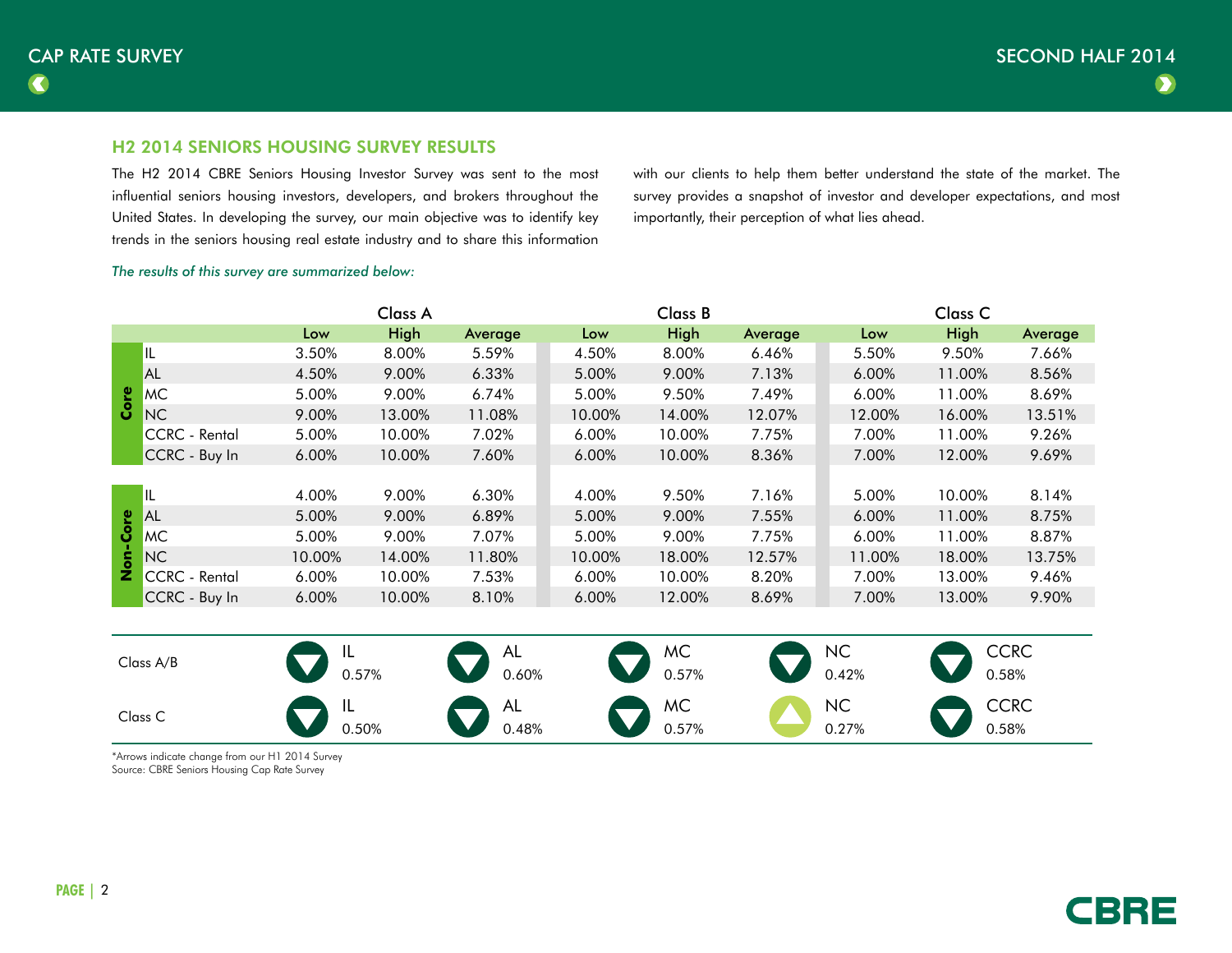# SENIORS HOUSING SURVEY RESULTS (CONTINUED)

*The results of the cap rate survey were utilized to better understanding risk profile, or spreads between property class as well as location.*

| <b>Investment Class Spreads</b> |         |       |       |  |  |  |  |  |  |
|---------------------------------|---------|-------|-------|--|--|--|--|--|--|
|                                 | $A - B$ | $B-C$ | $A-C$ |  |  |  |  |  |  |
| IIL                             | 0.87%   | 1.21% | 2.08% |  |  |  |  |  |  |
| <b>AL</b>                       | 0.79%   | 1.43% | 2.22% |  |  |  |  |  |  |
| <b>MC</b>                       | 0.76%   | 1.19% | 1.95% |  |  |  |  |  |  |
| <b>NC</b>                       | 0.99%   | 1.44% | 2.44% |  |  |  |  |  |  |
| <b>CCRC</b> - Rental            | 0.73%   | 1.51% | 2.24% |  |  |  |  |  |  |
| CCRC - Buy In                   | 0.75%   | 1.33% | 2.09% |  |  |  |  |  |  |
|                                 |         |       |       |  |  |  |  |  |  |
| IL                              | 0.85%   | 0.98% | 1.84% |  |  |  |  |  |  |
| AL                              | 0.66%   | 1.20% | 1.86% |  |  |  |  |  |  |
| <b>MC</b>                       | 0.68%   | 1.12% | 1.80% |  |  |  |  |  |  |
| <b>NC</b>                       | 0.77%   | 1.18% | 1.95% |  |  |  |  |  |  |
| <b>CCRC</b> - Rental            | 0.67%   | 1.26% | 1.92% |  |  |  |  |  |  |
| CCRC - Buy In                   | 0.59%   | 1.20% | 1.80% |  |  |  |  |  |  |
|                                 |         |       |       |  |  |  |  |  |  |

| <b>Location Spreads (Core Vs. Non)</b> |       |       |       |  |  |  |  |  |
|----------------------------------------|-------|-------|-------|--|--|--|--|--|
|                                        | A     | в     | C     |  |  |  |  |  |
| IL                                     | 0.72% | 0.70% | 0.48% |  |  |  |  |  |
| AL                                     | 0.56% | 0.43% | 0.19% |  |  |  |  |  |
| <b>MC</b>                              | 0.33% | 0.26% | 0.00% |  |  |  |  |  |
| NC                                     | 0.72% | 0.50% | 0.24% |  |  |  |  |  |
| <b>CCRC</b> - Rental                   | 0.51% | 0.45% | 0.19% |  |  |  |  |  |
| CCRC - Buy In                          | 0.50% | 0.34% | 0.20% |  |  |  |  |  |

| . Non-Core<br>Jore vs∴ | . .                                          | AL.   | MC    | NC                                              | $\sim$ n $\sim$<br>ししへし                         |
|------------------------|----------------------------------------------|-------|-------|-------------------------------------------------|-------------------------------------------------|
|                        | 0.03%<br>the contract of the contract of the | 0.09% | 0.04% | $0.03\%$<br>the contract of the contract of the | $0.08\%$<br>the contract of the contract of the |

\*Arrows indicate change from our H1 2014 Source: CBRE Seniors Housing Cap Rate Survey

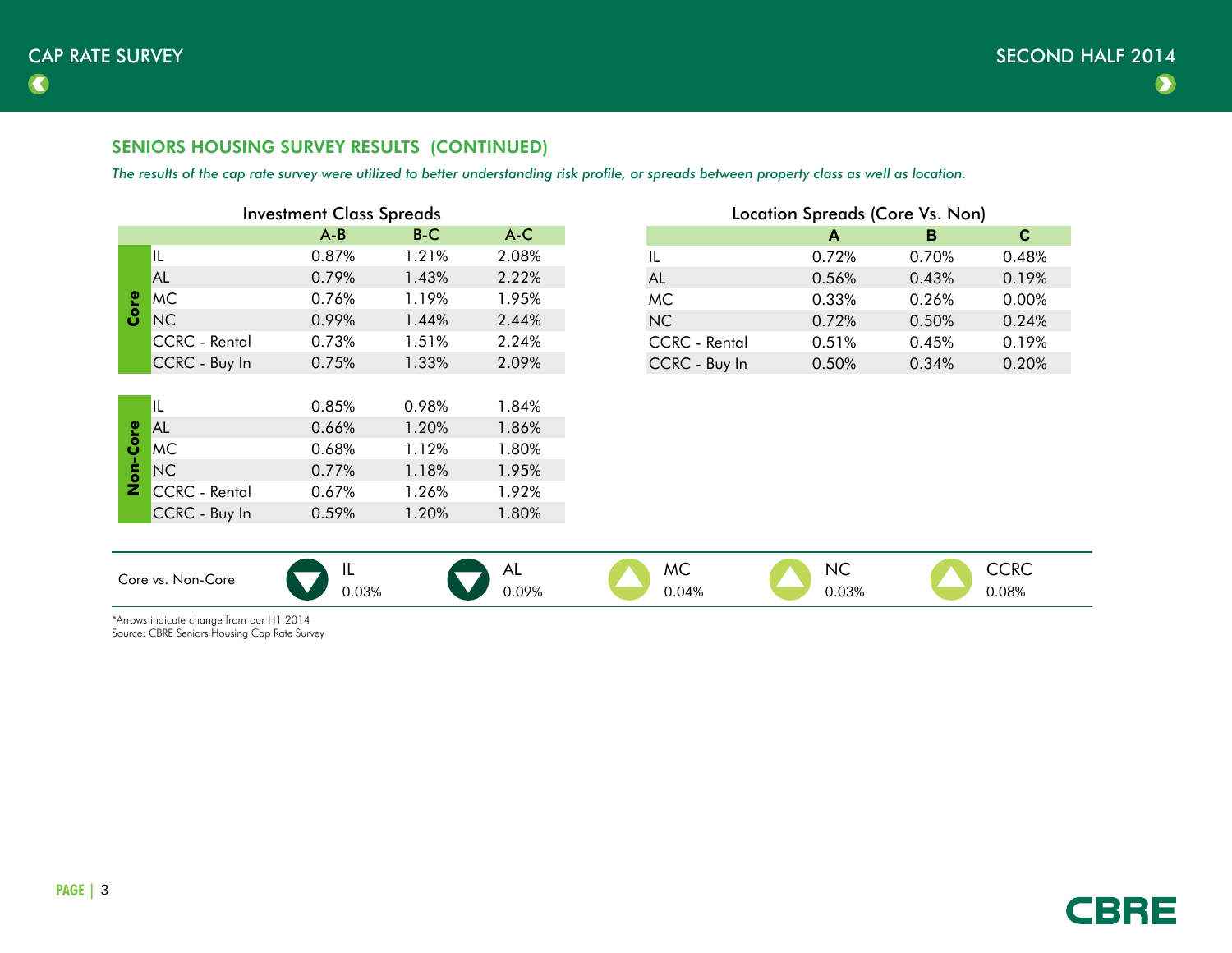## SENIORS HOUSING SURVEY RESULTS (CONTINUED)

The respondents indicated a noticeable attraction to Class A and B properties with the largest bifurcation in spreads between Class B and C properties for all sub property types. This is a noticeable change from the H1 2014 results whereby investors were favoring Class A and B properties for IL and AL product only, with skilled nursing participants only partial to Class A properties.

#### *The following summarizes the profile of the respondents.*

Our survey was sent to over 280 potential participants with a focus on transactional professionals. The response rate was overwhelming at 31%, so 87 participants total.

The professional mix of participants primarily represented REITs and Institutional Investors at 26% and 25%, respectively. This was followed closely by Specialized Brokers at 20%. The balance rounded out at 13% Private Capital Investors, 9% Developers, and 7% Other.

## *The participants were asked how they were looking change their exposure to seniors housing over the next twelve months.*

Sixty-one percent of the respondents intended to increase their exposure, 24% intend to decrease, and 15% expect little change. This is a significant difference from the overwhelming 100% of the participants from our H1 2014 survey aiming to increase their exposure to the space.

For anyone concerned with where the volume of properties will come from in order to match the record volume of deals in 2014, there will be sellers.

In terms of locational spreads, a property's location in a core vs. non-core market is most relevant for Class A and Class B independent living properties. There is also a noticeable bifurcation in locational spreads for Class A skilled nursing facilities.



Source: CBRE Seniors Housing Cap Rate Survey

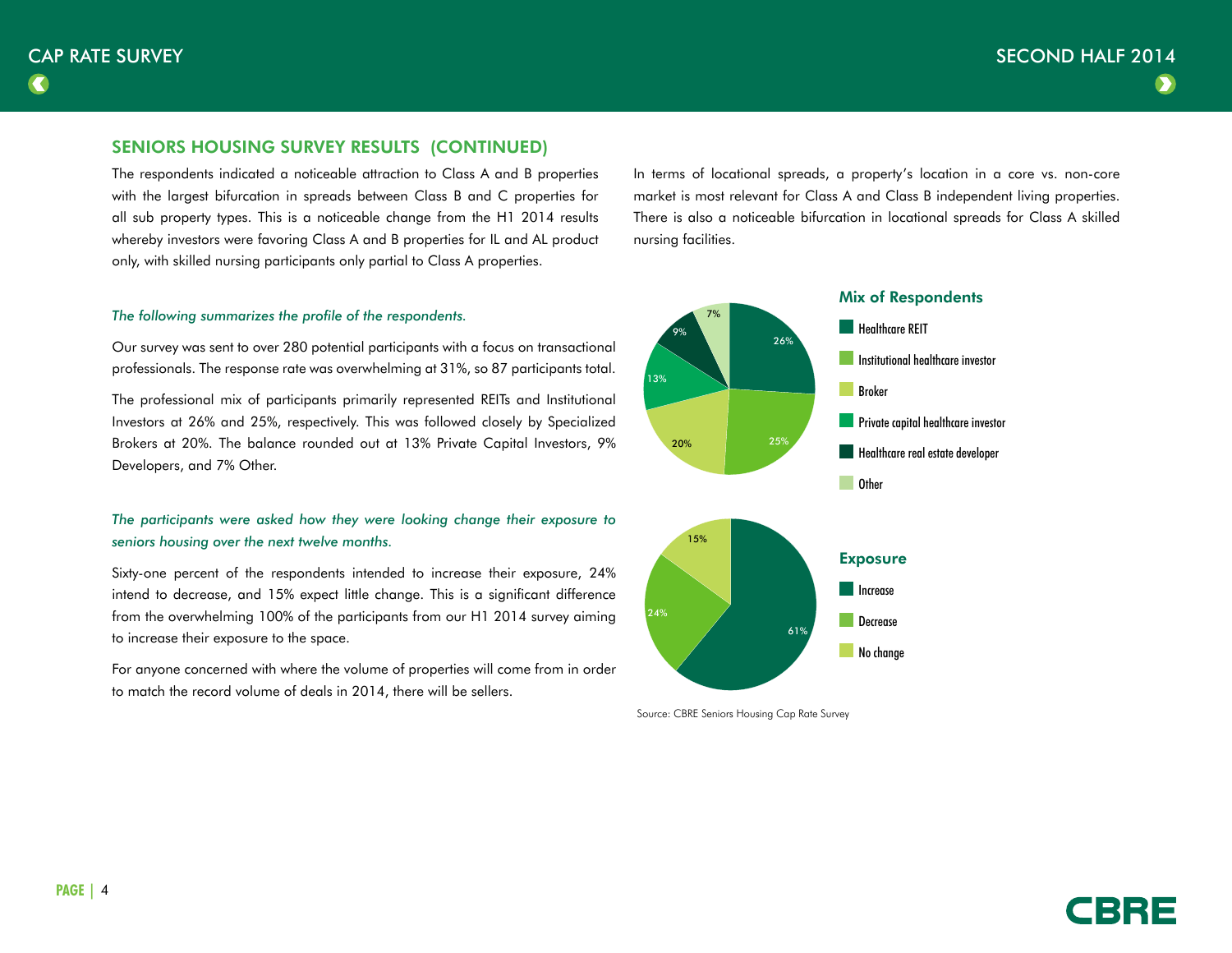# SENIORS HOUSING SURVEY RESULTS (CONTINUED)

Top concerns of market participants in relation to market changes that would *negatively impact the seniors housing market over the next twelve-month period are summarized as follows.*

Rising interest rates was identified the top concern for market participants, at 33%. This was followed by increased construction activity, at 21%, and then increased competition for acquisitions and capital placement, at 17%. The balance was distributed between negative changes to the economic environment such as declining home values or rising unemployment, increased property level operating and development costs, and a changing regulatory environment. 4% of the respondents were not concerned.

## *All participants were asked their twelve-month outlook for seniors housing capitalization rates.*

The participants were asked if they expect seniors housing capitalization rates to decrease at a higher rate, decrease at the same rate, increase at a lower rate, or increase at the same rate, respective of other asset classes.

At 41%, the majority of respondents expect no change in cap rates over the next twelve-month period. A total of 38% of respondents expect seniors housing cap rates to decrease, of which 21% believe they will decrease at a faster rate than cap rates for other asset classes.



17%

10%

10%

17%

17%

Source: CBRE Seniors Housing Cap Rate Survey







Increase, at the same rate as other asset classes